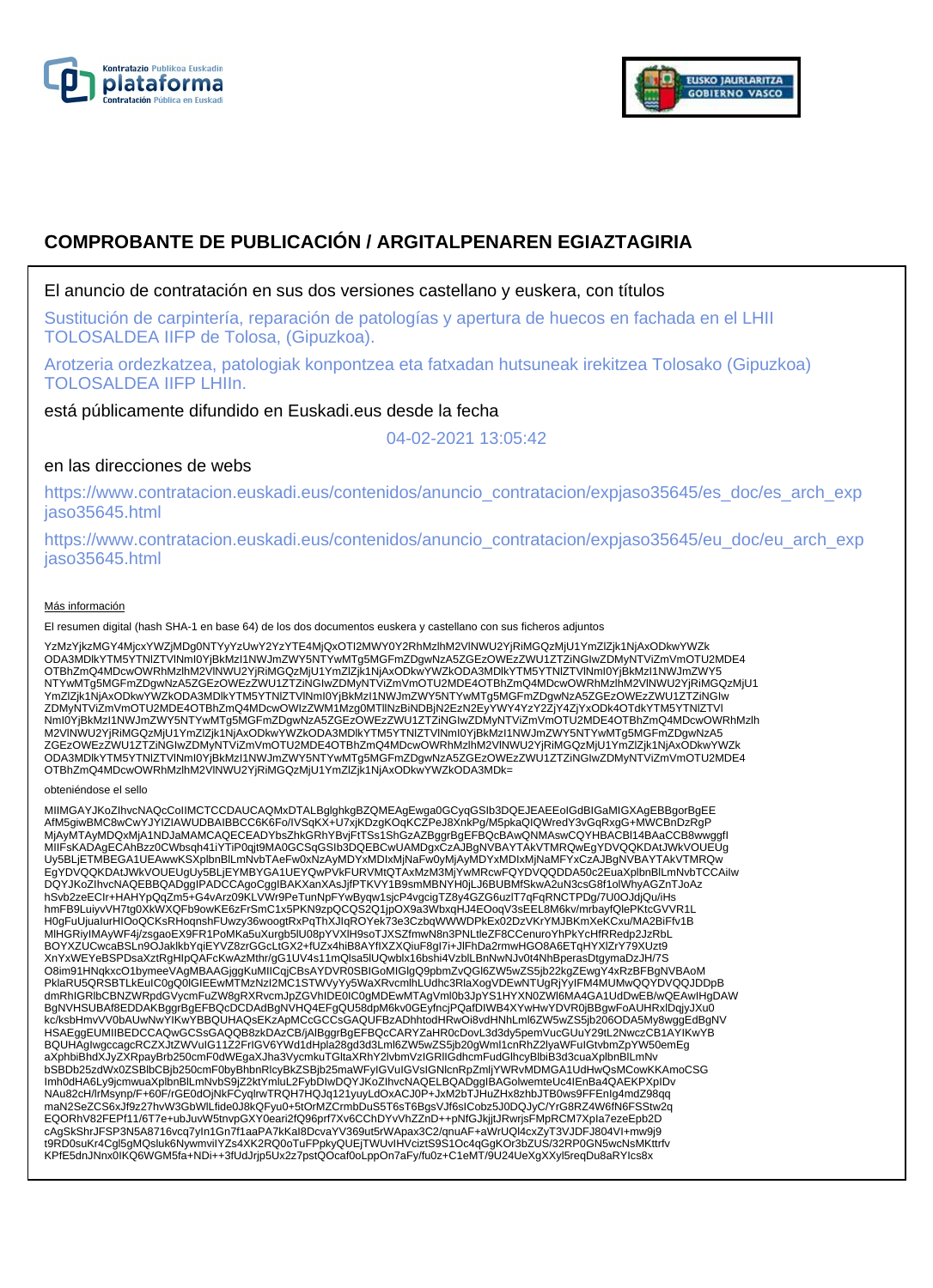



gTt/LguEll0Ula31AIKGfmiC3p/aYXd2lpsAPwg6GIFAojoYmkLKrpFGMYIDbzCCA2sCAQEwTDA4MQswCQYDVQQGEwJFUzEUMBIG A1UECqwLSVpFTIBFIFMuQS4xEzARBqNVBAMMCKI6ZW5wZS5ib20CEHPPQJZuyqHjWJhOI/SqO30wCwYJYIZIAWUDBAIBoIH3MBoG CSqGSIb3DQEJAzENBgsqhkiG9w0BCRABBDAcBgkqhkiG9w0BCQUxDxcNMjEwMjA0MTlwNTQyWjAvBgkqhkiG9w0BCQQxlgQgffTs vteyLeSIJ6CSrvl5rwPaxgGxRXT+pO4uJ48e91YwgYkGCyqGSIb3DQEJEAIvMXoweDB2MHQEIM13CjuIAFusP27ynn+kx76h70G+ UhJTVtoN0Y8EXJIZMFAwPKQ6MDgxCzAJBgNVBAYTAkVTMRQwEgYDVQQKDAtJWkVOUEUgUy5BLjETMBEGA1UEAwwKSXplbnBlLmNv bQIQc89Alm7KoeNYmE4j9Ko7fTANBgkqhkiG9w0BAQEFAASCAgAp112lxDJmmGnS9/QJHvyKmkgSC0ZZsTTbFdf15VUuclDHKnlE p8jj6dWVCjog+4ZjLg+0Ph2JUsf2t4zqqWU9PMWuToz2PbeStMFDJKZqmV8E/roJrpP7KZbvdrYR5Zfg+3o0H41bojBv2OOcu1jx<br>KmvAFoBy26SbjW6+ackJ7wt12k/pQztm+msVdJzFA+2n/DR8355tSPeUsJVyDWhtbJdT6s+5fvXMOtssQiU24e93Afa1c2ItxzsT www.org/commuter.com/https://www.arthume.com/https://www.arthume.commuter.commuter.commuter.commuter.commuter.commu<br>https://www.arthumedia.commuter.commuter.commuter.commuter.commuter.commuter.commuter.commuter.commuter.co יוואי אובייט אוויי אוויי אוויי אוויי אוויס אוויס אוויס אוויס אוויס אוויס אוויס אוויס אוויי אוויי אוויס אוויס א<br>jbBFyqLkUDU0wx6qRZwzs4MmiKVAUqul6/zX4boA94FaejEyp+M9iNVzajeO7YAKHumub+Sa5x6tqbHTBPC7p7EjISYxhielxAVK libhmG0wS26aPdpskTiFUWJ0BKKdlaW6bw==

### Kontratuaren iragarkia, gaztelaniaz eta eskaraz, izenburuekin

Sustitución de carpintería, reparación de patologías y apertura de huecos en fachada en el LHII TOLOSALDEA IIFP de Tolosa, (Gipuzkoa).

Arotzeria ordezkatzea, patologiak konpontzea eta fatxadan hutsuneak irekitzea Tolosako (Gipuzkoa) **TOLOSALDEA IIFP LHIIn.** 

### Euskadi.eus webgunean argitaratzen da data honetatik

2021-02-04 13:05:42

### web hauen helbideetan

https://www.contratacion.euskadi.eus/contenidos/anuncio\_contratacion/expjaso35645/es\_doc/es\_arch\_exp jaso35645.html

https://www.contratacion.euskadi.eus/contenidos/anuncio contratacion/expjaso35645/eu doc/eu arch exp jaso35645.html

#### Informazio gehiago

Bi dokumentuen (euskara eta gaztelania) laburpen digitala (hash SHA-1, 64 oinarriarekin), erantsitako fitxategiekin

YzMzYjkzMGY4MjcxYWZjMDg0NTYyYzUwY2YzYTE4MjQxOTI2MWY0Y2RhMzlhM2VINWU2YjRiMGQzMjU1YmZlZjk1NjAxODkwYWZk ODA3MDIkYTM5YTNIZTVINmI0YjBkMzI1NWJmZWY5NTYwMTg5MGFmZDgwNzA5ZGEzOWEzZWU1ZTZiNGIwZDMyNTViZmVmOTU2MDE4 OTBhZmQ4MDcwOWRhMzlhM2VINWU2YjRiMGQzMjU1YmZlZjK1NjAxODkwYWZkODA3MDlkYTM5YTNlZTVlNml0YjBkMzl1NWJmZWY5 NTYwMTg5MGFmZDgwNzA5ZGEzOWEzZWU1ZTZINGIwZDMyNTVIZmVmOTU2MDE4OTBhZmQ4MDcwOWRhMzInM2VINWU2YjRiMGQzMjU1 NTTRWNT95MGFmL2DgwNzAS2GEzOWEzZkWOTZTVINmI0YjBkMzI1NWJmZWY5NTYwMTg5MGFmZDgwNzA5ZGEzOWEzZWU1ZTZiNGlw<br>ZDMyNTViZmVmOTU2MDE4OTBhZmQ4MDcwOWIzZWM1Mzg0MTlINzBiNDBjN2EzN2EyYWY4YzY2ZjY4ZjYxODk4OTdkYTMSYTNIZTVI<br>ZDMyNTViZmVmOTU2MDE4O ZGEzOWEzZWU1ZTZIŃGIwZDMyNTVIZmVmOTU2MDE4OTBhZmQ4MDcwOWRhMzIhM2VINWU2YjRiMGQzMjU1YmZlZjk1NjAxODkwYWZk ODA3MDlkYTM5YTNIZTVINmI0YjBkMzI1NWJmZWY5NTYwMTg5MGFmZDgwNzA5ZGEzOWEzZWU1ZTZiNGIwZDMyNTViZmVmOTU2MDE4 OTBhZmQ4MDcwOWRhMzlhM2VINWU2YjRiMGQzMjU1YmZlZjK1NjAxODkwYWZkODA3MDk=

denboran digitalki zigilatu zuena

#### zigilua lortzen

MIIMGAYJKoZIhvcNAQcCoIIMCTCCDAUCAQMxDTALBglghkgBZQMEAgEwga0GCyqGSlb3DQEJEAEEoIGdBIGaMIGXAgEBBgorBgEE AfM5giwBMC8wCwYJYIZIAWUDBAIBBCC6K6Fo/IVSqKX+U7xjKDzgKOqKCZPeJ8XnkPg/M5pkaQIQWredY3vGqRxgG+MWCBnDzRgP MjAyMTAyMDQxMjA1NDJaMAMCAQECEADYbsZhkGRhYBvjFtTSs1ShGzAZBggrBgEFBQcBAwQNMAswCQYHBACBI14BAaCCB8wwggfl<br>MIIFsKADAgECAhBzz0CWbsqh41iYTiP0qjt9MA0GCSqGSlb3DQEBCwUAMDgxCzAJBgNVBAYTAkVTMRQwEgYDVQQKDAtJWkVOUEUg Uy5BLjETMBEGA1UEAwwKSXplbnBlLmNvbTAeFw0xNzAyMDYxMDIxMjNaFw0yMjAyMDYxMDIxMjNaMFYxCzAJBgNVBAYTAkVTMRQw EgYDVQQKDAtJWkVOUEUgUy5BLJEYMBYGA1UEYQwPVkFURVMtQTAxMzM3MjYwMRcwFQYDVQQDDA50c2EuaXplbnBlLmNvbTCCAilw DQYJKoZlhvcNAQEBBQADggIPADCCAgoCggIBAKXanXAsJjfPTKVY1B9smMBNYH0jLJ6BUBMfSkwA2uN3csG8f1olWhyAGZnTJoAz hSvb2zeECIr+HAHYpQqZm5+G4vArz09KLVWr9PeTunNpFYwByqw1sjcP4vgcigTZ8y4GZG6uzIT7qFqRNCTPDg/7U0OJdjQu/iHs hmFB9LuiyvVH7tg0XkWXQFb9owKE6zFrSmC1x5PKN9zpQCQS2Q1jpOX9a3WbxqHJ4EOoqV3sEEL8M6kv/mrbayfQlePKtcGVVR1L H0gFuUjualurHIOoQCKsRHoqnshFUwzy36woogtRxPqThXJlqROYek73e3CzbqWWWDPkEx02DzVKrYMJBKmXeKCxu/MA2BiFfv1B